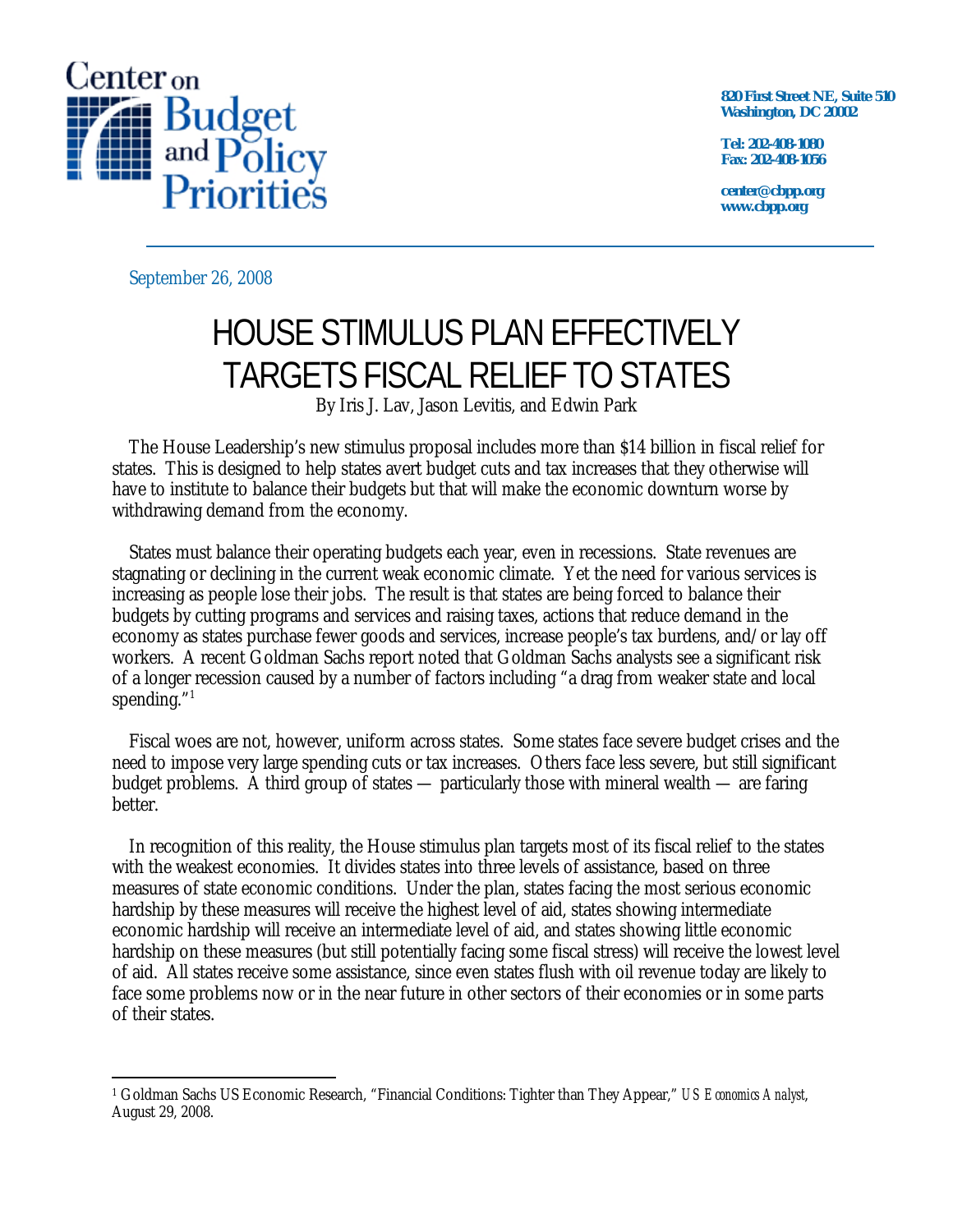The three economic indicators that the House plan uses to target fiscal relief are: 1) changes in the level of employment in a state, which affects income and sales tax revenues; 2) increases in housing foreclosures, which affect sales and property tax revenues; and 3) increases in the number of residents in poverty, as measured by increases in food stamp participation. For each of these indicators, the legislation compares the most recent data available to data from two years earlier, before the downturn began.

Targeting fiscal relief to states on the basis of these factors effectively focuses federal dollars where they are needed most. Demonstration by a state of economic distress in all three of these indicators is highly correlated with state fiscal hardship. Of the 25 states that fall into the highest level of assistance under the House plan, all but one faced deficits for fiscal year 2009, now project deficits for 2010, or both.<sup>2</sup> The fiscal year 2009 deficits that these states had to close averaged approximately 11 percent of their general fund budgets. The majority of states in the second level of assistance also face deficits.

The House proposal provides fiscal relief through a temporary increase in the federal share of Medicaid program costs. This is a sound strategy, and is similar to the state fiscal relief that Congress provided in 2003. When people lose jobs and income, more of them become eligible for public health insurance programs such as Medicaid and the State Children's Health Insurance Program (SCHIP).<sup>3</sup> But states suffering from stagnant or declining revenues cannot accommodate this need and typically take actions to limit or reduce enrollment or to limit the extent to which health services can be accessed through these programs. In the economic downturn that occurred in the early part of this decade, 34 states cut their health care programs, and 1 million low-income people lost eligibility for Medicaid and SCHIP. Yet once Congress enacted a temporary increase in the federal Medicaid matching rate, most states were able to avert further health care cuts (including no additional state reductions in eligibility), and in some cases, were able to reverse some previously enacted cuts.<sup>4</sup> In the current downturn, 13 states already have cut health care programs, and deepening state fiscal problems strongly suggest more cuts in health care and other programs (especially education) are in the offing if federal assistance is not forthcoming.

# State Fiscal Distress

 States are experiencing major budget problems. As states worked to enact budgets for fiscal year 2009 — which began on July 1, 2008 in most states — 29 states had to close deficits totaling about \$48 billion, or 9 percent of these states' general fund budgets. States took a variety of actions to close these deficits, including cutting programs and services, raising taxes, and drawing down reserves. Nevertheless, by early September 2008, new, mid-year deficits for 2009 had emerged in 15

 $\overline{a}$ 

<sup>&</sup>lt;sup>2</sup> The levels of assistance assigned to each state in this report may differ slightly from those that will be effective under the House legislation. There are two reasons for this. First, the foreclosure figures may be taken from a different source than is used in this report. Second, this report is based on the most recent data available now. The legislation specifies use of the most recent data available, so it is possible that updated data will change the level of assistance for a few states.

<sup>3</sup> See, for example, Stan Dorn, Bowen Garrett, John Holahan, and Aimee Williams, "Medicaid, SCHIP and Economic Downturn: Policy Challenges and Policy Responses," Kaiser Commission on Medicaid and the Uninsured, April 2008.

<sup>4</sup> Victoria Wachino, Robin Rudowitz, and Molly O'Malley, "Financing Health Coverage: The Fiscal Relief Experience," Kaiser Commission on Medicaid and the Uninsured, November 2005.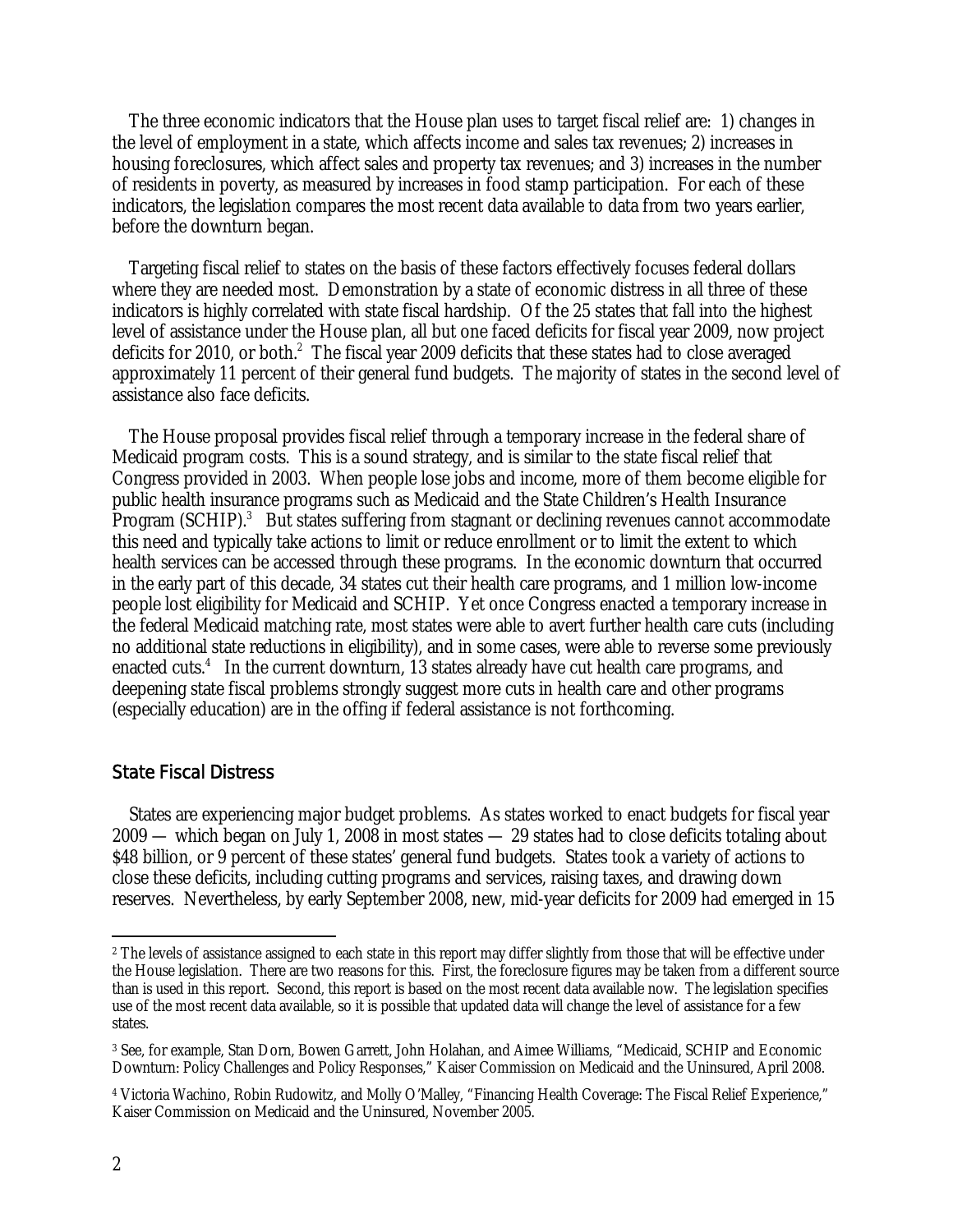states, on top of the deficits states closed when they enacted their 2009 budgets. In addition, at least 13 states already are projecting deficits for fiscal year 2010, a number likely to climb much higher over the next six months.<sup>5</sup>

 The budget cuts and tax increases states are instituting to close deficits can lengthen and deepen the economic downturn and impede recovery.<sup>6</sup> Federal assistance can lessen states' need to take these harmful, pro-cyclical actions.

### How the Levels of Assistance Would Work

No one economic measure can capture the fiscal pressures that states face. While lagging revenues always play a major role in the state fiscal problems that occur during economic downturns, states vary in their reliance on income and consumption taxes, in their division of responsibility and financing between state and local governments, and in their local (and in some cases, state) reliance on property taxes. In addition, budgetary pressure is generated by increases in the number of poor and near-poor families that become eligible in economic downturns for programs such as Medicaid and SCHIP. The House stimulus plan balances these factors in allocating fiscal relief.

The plan relies on three indicators of state economic conditions: employment, poverty (as represented by food stamp participation), and foreclosure rates. Each is an important predictor of state fiscal circumstances. Changes in employment are closely related to changes in state income and sales tax collections. The change in the number of food stamp recipients is the single best early warning measure of what is happening to poverty in a state, which in turn is correlated with spending on Medicaid, SCHIP, and other programs that serve the poor and near-poor. Change in the foreclosure rate is related to sales tax revenues: people who feel they are losing home equity value are likely to reduce their consumption, and foreclosures also lead to a reduction in the purchase of building materials and home furnishings. An increase in foreclosures also affects property tax revenues, since property taxes are not paid on many foreclosed properties**.** 7 For each of the three indicators, the House plan would compare the most recent three months of available data to data from two years earlier, before the downturn began. (See Appendix for the data this report uses in its analysis.<sup>8</sup>)

 $\overline{a}$ 5 See Elizabeth C. McNichol and Iris Lav, "29 States Faced Total Budget Shortfall of at Least \$48 Billion in 2009," CBPP, *Updated* Aug. 5, 2008, and Elizabeth McNichol and Iris J. Lav, "State Budget Troubles Worsen," CBPP, *Updated* Sept. 26, 2008.

<sup>6</sup> See Nicholas Johnson, Elizabeth Hudgins, and Jeremy Koulish, "Facing Deficits, Many States Are Imposing Cuts That Hurt Vulnerable Residents," CBPP, *Updated* Sept. 26, 2008.

<sup>7</sup> For more information on the three measures and why they represent a sound way to target fiscal relief, see Iris J. Lav, Jason Levitis, and Elizabeth McNichol, "Economic Data Can Be Used to Target State Fiscal Relief Effectively," CBPP, *Updated* July 9, 2008.

<sup>8</sup> For employment, this report compares total employment during the three months ending in July 2008 with total employment in the same three months of 2006. For foreclosures, it compares the foreclosure rate on June 30, 2008 with the rate on June 30, 2006. For poverty, it compares food stamp participation in the three months ending June 2008 with participation in the same three months in 2006. As noted in footnote 2 above, if the legislation is enacted, the data used to actually calculate the assistance may be more recent, and the foreclosure data may be slightly different depending on what source is used.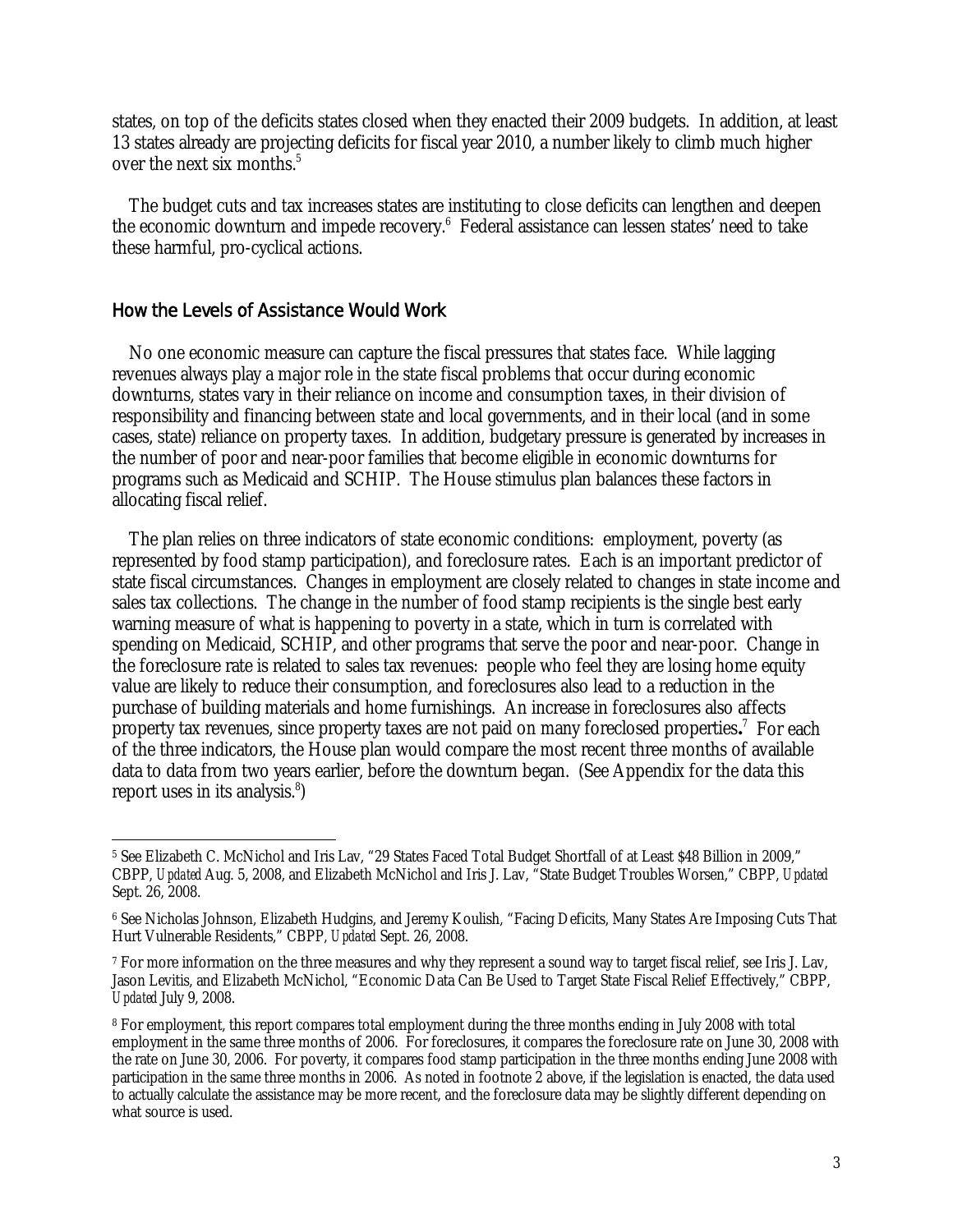States would be assigned to a level of assistance based on the number of indicators on which they show economic distress. The specific indicators are defined as: employment growth of less than 2 percent; foreclosure rate growth of more than 60 percent; and food stamp caseload growth of more than 4 percent. States meeting all three criteria are assigned to the highest level of assistance, which we refer to here as "Tier A." States that meet two of the three criteria are designated as being in "Tier B." States meeting one or none of the criteria are placed in "Tier C."

The formula also recognizes that a state can be in severe economic stress if, for example, it has a massive increase in foreclosures, even if its food stamp rolls have not yet increased. Thus, states with extremely slow employment growth — defined as either an employment *decline* or employment growth of less than 0.25 percent — or a particularly high increase in their foreclosure rate (defined as an increase of more than 200 percent) receive an "extra point." The extra point could move them from Tier C to Tier B or from Tier B to Tier A.9

# The Tiers Target Federal Aid to the States That Need It Most

 This method of targeting based on economic data closely reflects fiscal distress in the states. According to the most recent data now available:

- Some 25 states fall into Tier A: Arizona, California, Connecticut, Delaware, Florida, Georgia, Hawaii, Illinois, Maine, Maryland, Massachusetts, Michigan, Minnesota, Missouri, Nevada, New Hampshire, New Jersey, New York, Ohio, Oregon, Rhode Island, Tennessee, Vermont, Virginia, and Wisconsin.
- Of these 25 states, 24 had to close budget deficits for fiscal year 2009, already project deficits for fiscal year 2010,<sup>10</sup> or both.<sup>11</sup> The 2009 deficits in these states equal approximately 11 percent of annual general fund expenditures, a huge hole in these states' budgets.<sup>12</sup> At least 14 of these states, after having cut spending, increased taxes, or dipped into rainy day funds to balance their budgets for 2009, are now predicting additional fiscal year 2009 shortfalls that will require them to take further contractionary steps — and thereby heighten the drag on the economy.<sup>13</sup> (The number of states in this situation is expected to rise in the months ahead.)

 $\overline{a}$ 

<sup>&</sup>lt;sup>9</sup> These thresholds were chosen to reflect the level of economic conditions that appear to be causing deficits in the states. There are 33 states with employment growth of less than 2 percent (and 10 states with employment declines or employment growth of less than 0.25 percent). There are 30 states with a foreclosure rate increase greater than 60 percent (and 13 states with a foreclosure rate increase exceeding 200 percent). There are 39 states with food stamp caseload increases of more than 4 percent.

<sup>&</sup>lt;sup>10</sup> Unlike the federal government, states cannot run deficits in their operating budgets when the economy turns down; they must cut expenditures, raise taxes, or draw down reserve funds to balance their budgets. Thus, our count of states that projected deficits for FY 2009 includes those that have already taken such actions to close their deficits, as well as states that have yet to finalize their FY 2009 budgets.

<sup>&</sup>lt;sup>11</sup> Missouri is the only one of these states that has not reported or projected a deficit.

<sup>&</sup>lt;sup>12</sup> The 11 percent includes the initial FY 2009 gaps and the mid-year gaps in the states for which the mid-year gaps are quantified. The initial gaps equal 10 percent of the states' general fund budgets.

<sup>&</sup>lt;sup>13</sup> It also includes one state, Hawaii, that did not have a deficit at the time of the enactment of its FY 2009 budget but has had a 2009 deficit open up since.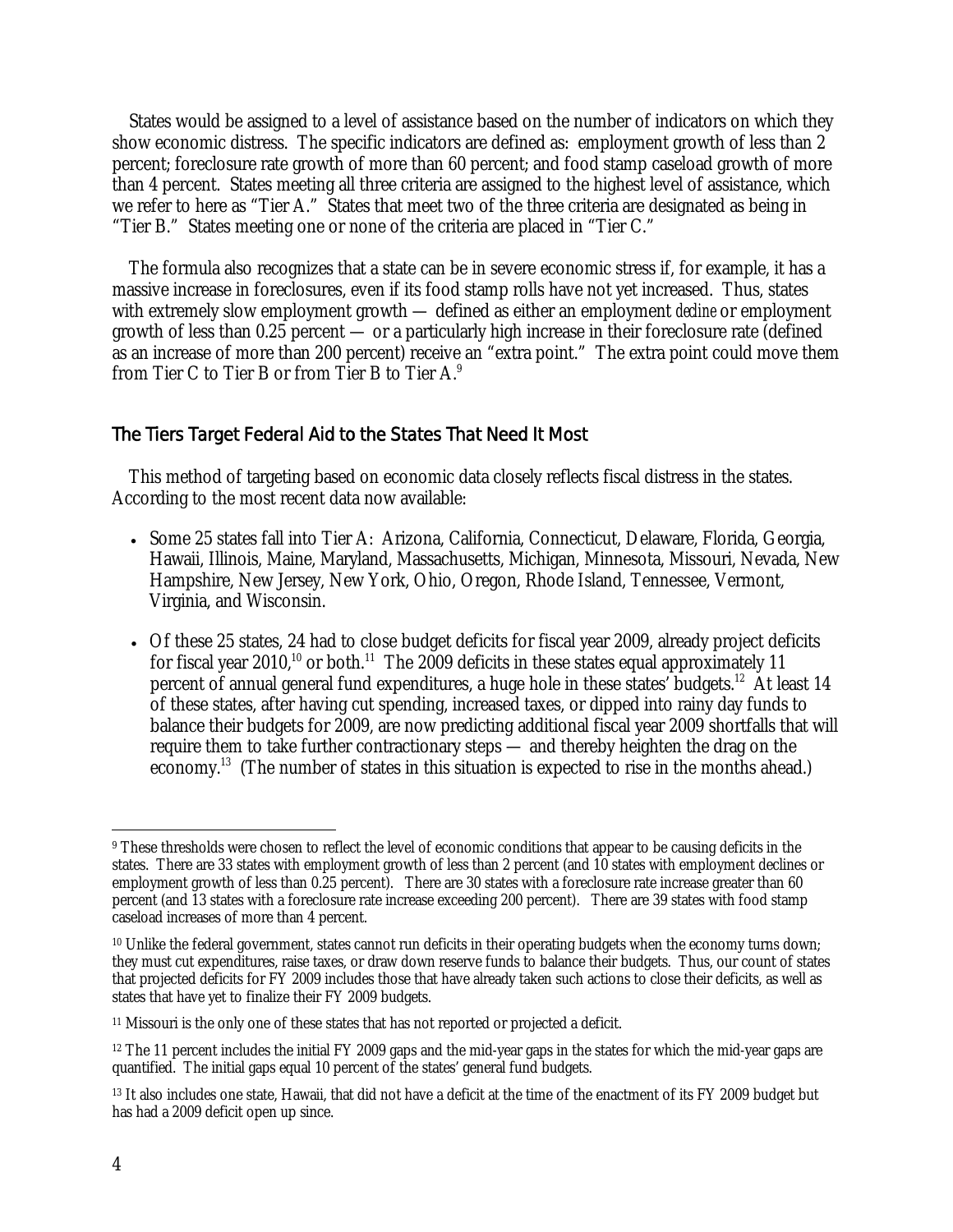|                                  |                                                   | TABLE 1. STATE AID THROUGH FMAP INCREASE UNDER HOUSE PLAN - ILLUSTRATIVE ESTIMATES |                                        |                                  |                         |                           |                                |                                                    |
|----------------------------------|---------------------------------------------------|------------------------------------------------------------------------------------|----------------------------------------|----------------------------------|-------------------------|---------------------------|--------------------------------|----------------------------------------------------|
| Points Awarded Due to Change in: |                                                   |                                                                                    |                                        |                                  |                         |                           |                                |                                                    |
| <b>STATE</b>                     | <b>State</b><br><b>Budget</b><br><b>Condition</b> | <b>Total</b><br><b>Employment</b>                                                  | <b>Foreclosure</b><br><b>Inventory</b> | Food<br><b>Stamp</b><br>Caseload | Total<br><b>Points</b>  | Qualifying<br><b>Tier</b> | <b>FMAP</b><br><b>Increase</b> | Increase in<br><b>Federal Aid</b><br>(\$ millions) |
| Alabama                          | D                                                 | 1                                                                                  | 0                                      | 1                                | 2                       | B                         | 2%                             | \$97                                               |
| Alaska                           |                                                   | 1                                                                                  | $\mathbf{1}$                           | 0                                | 2                       | В                         | 2%                             | \$52                                               |
| Arizona                          | D                                                 | 2                                                                                  | $\overline{2}$                         | $\mathbf{1}$                     | 5                       | Α                         | 4%                             | \$451                                              |
| Arkansas                         | D                                                 | $\mathbf{1}$                                                                       | 0                                      | 0                                | $\mathbf{1}$            | С                         | 1%                             | \$54                                               |
| California                       | D                                                 | $\mathbf{1}$                                                                       | $\overline{2}$                         | $\mathbf{1}$                     | 4                       | Α                         | 4%                             | \$1,950                                            |
| Colorado                         |                                                   | $\mathbf{0}$                                                                       | $\mathbf{1}$                           | $\mathbf{0}$                     | $\mathbf{1}$            | C                         | 1%                             | \$39                                               |
| Connecticut                      | D                                                 | $\mathbf{1}$                                                                       | $\overline{2}$                         | $\mathbf{1}$                     | $\overline{4}$          | A                         | 4%                             | \$226                                              |
| Delaware                         | D                                                 | 1                                                                                  | $\mathbf{1}$                           | $\mathbf{1}$                     | 3                       | A                         | 4%                             | \$60                                               |
| District of Columbia             | D                                                 | $\mathbf{0}$                                                                       | $\overline{2}$                         | $\mathbf{0}$                     | $\overline{2}$          | B                         | 2%                             | \$39                                               |
| Florida                          | D                                                 | $\overline{2}$                                                                     | $\overline{2}$                         | $\mathbf{1}$                     | 5                       | A                         | 4%                             | \$991                                              |
| Georgia                          | D                                                 | $\mathbf{1}$                                                                       | $\mathbf{1}$                           | $\mathbf{1}$                     | 3                       | Α                         | 4%                             | \$330                                              |
| Hawaii                           | D                                                 | 1                                                                                  | $\overline{c}$                         | $\mathbf{1}$                     | 4                       | Α                         | 4%                             | \$75                                               |
| Idaho                            |                                                   | $\mathbf 0$                                                                        | $\mathbf{1}$                           | $\mathbf{1}$                     | $\overline{c}$          | B                         | 2%                             | \$33                                               |
| Illinois                         | D                                                 | 1                                                                                  | 1                                      | 1                                | 3                       | Α                         | 4%                             | \$606                                              |
| Indiana                          |                                                   | 1                                                                                  | $\mathbf 0$                            | 1                                | $\overline{c}$          | B                         | 2%                             | \$146                                              |
| lowa                             | D                                                 | $\mathbf{1}$                                                                       | $\overline{0}$                         | $\mathbf{1}$                     | $\overline{2}$          | B                         | 2%                             | \$70                                               |
| Kansas                           | $\mathbf d$                                       | $\mathbf{0}$<br>$\mathbf{1}$                                                       | $\overline{0}$                         | $\mathbf{1}$                     | $\mathbf{1}$            | $\overline{C}$<br>B       | 1%                             | \$30                                               |
| Kentucky                         | D                                                 |                                                                                    | $\overline{0}$                         | $\mathbf{1}$                     | $\overline{2}$          |                           | 2%<br>1%                       | \$121                                              |
| Louisiana<br>Maine               | D                                                 | $\mathbf{0}$<br>1                                                                  | $\mathbf{0}$<br>$\mathbf{1}$           | $\mathbf{0}$<br>$\mathbf{1}$     | $\overline{0}$<br>3     | C<br>A                    | 4%                             | \$170<br>\$106                                     |
| Maryland                         | D                                                 | 1                                                                                  | $\overline{c}$                         |                                  | 4                       | Α                         | 4%                             | \$294                                              |
|                                  | D                                                 | 1                                                                                  | $\overline{c}$                         | 1                                | 4                       | A                         | 4%                             | \$593                                              |
| Massachusetts<br>Michigan        | D                                                 | $\overline{2}$                                                                     | 1                                      | 1                                | 4                       | A                         | 4%                             | \$435                                              |
| Minnesota                        | D                                                 | 1                                                                                  | 1                                      | 1                                | 3                       | A                         | 4%                             | \$363                                              |
| Mississippi                      | D                                                 | 1                                                                                  | 0                                      | 1                                | 2                       | B                         | 2%                             | \$114                                              |
| Missouri                         |                                                   | $\mathbf{1}$                                                                       | $\mathbf{1}$                           | $\mathbf{1}$                     | 3                       | A                         | 4%                             | \$376                                              |
| Montana                          |                                                   | $\mathbf 0$                                                                        | $\mathbf{1}$                           | $\mathbf{0}$                     | $\mathbf{1}$            | C                         | 1%                             | \$13                                               |
| Nebraska                         |                                                   | $\mathbf 0$                                                                        | $\mathbf 0$                            | $\mathbf{0}$                     | $\mathbf{0}$            | C                         | 1%                             | \$21                                               |
| Nevada                           | D                                                 | $\overline{2}$                                                                     | $\overline{2}$                         | $\mathbf{1}$                     | 5                       | A                         | 4%                             | \$101                                              |
| New Hampshire                    | D                                                 | $\mathbf 0$                                                                        | $\overline{2}$                         | $\mathbf{1}$                     | 3                       | A                         | 4%                             | \$58                                               |
| New Jersey                       | D                                                 | $\overline{2}$                                                                     | $\overline{2}$                         | 1                                | 5                       | Α                         | 4%                             | \$393                                              |
| New Mexico                       |                                                   | $\mathbf 0$                                                                        | $\mathbf 0$                            | 0                                | 0                       | C                         | 1%                             | \$52                                               |
| New York                         | D                                                 | 1                                                                                  | 1                                      | $\mathbf{1}$                     | 3                       | Α                         | 4%                             | \$2,440                                            |
| North Carolina                   |                                                   | $\mathbf 0$                                                                        | $\mathbf 0$                            | $\mathbf{1}$                     | $\mathbf{1}$            | C                         | 1%                             | \$131                                              |
| North Dakota                     |                                                   | $\mathbf 0$                                                                        | $\mathbf 0$                            | $\mathbf{1}$                     | 1                       | C                         | 1%                             | \$11                                               |
| Ohio                             | D                                                 | $\overline{2}$                                                                     | $\mathbf 0$                            | $\mathbf{1}$                     | 3                       | A                         | 4%                             | \$659                                              |
| Oklahoma                         | D                                                 | $\mathbf 0$                                                                        | $\mathbf 0$                            | $\mathbf 0$                      | $\mathbf 0$             | C                         | 1%                             | \$98                                               |
| Oregon                           | $\mathbf d$                                       | $\mathbf{1}$                                                                       | $\mathbf{1}$                           | $\mathbf{1}$                     | 3                       | A                         | 4%                             | \$173                                              |
| Pennsylvania                     |                                                   | $\mathbf{1}$                                                                       | $\mathbf 0$                            | $\mathbf{1}$                     | $\overline{c}$          | B                         | 2%                             | \$426                                              |
| Rhode Island                     | D                                                 | $\overline{2}$                                                                     | $\overline{2}$                         | $\mathbf{1}$                     | 5                       | A                         | 4%                             | \$90                                               |
| South Carolina                   | D                                                 | $\mathbf 0$                                                                        | $\mathbf 0$                            | $\mathbf{1}$                     | 1                       | C                         | 1%                             | \$47                                               |
| South Dakota                     |                                                   | $\mathbf 0$                                                                        | $\mathbf 0$                            | $\mathbf{1}$                     | 1                       | C                         | 1%                             | $\overline{\$8}$                                   |
| Tennessee                        | D                                                 | $\overline{2}$                                                                     | $\mathbf 0$                            | $\mathbf{1}$                     | 3                       | Α                         | 4%                             | \$379                                              |
| Texas                            |                                                   | 0                                                                                  | 0                                      | 0                                | 0                       | $\overline{\mathsf{C}}$   | 1%                             | \$570                                              |
| Utah                             |                                                   | $\mathbf 0$                                                                        | 1                                      | 0                                | 1                       | C                         | 1%                             | \$33                                               |
| Vermont                          | D                                                 | $\overline{c}$                                                                     | $\mathbf{1}$                           | $\mathbf{1}$                     | 4                       | Α                         | 4%                             | \$55                                               |
| Virginia                         | D                                                 | $\mathbf{1}$                                                                       | $\overline{2}$                         | $\mathbf{1}$                     | $\overline{\mathbf{4}}$ | A                         | 4%                             | \$279                                              |
| Washington                       | d                                                 | $\pmb{0}$                                                                          | $\overline{1}$                         | $\mathbf{1}$                     | $\overline{2}$          | B                         | 2%                             | \$180                                              |
| West Virginia                    |                                                   | $\mathbf{1}$                                                                       | $\mathsf{O}\xspace$                    | $\mathbf{1}$                     | $\overline{2}$          | B                         | 2%                             | \$73                                               |
| Wisconsin                        | D                                                 | $\sqrt{2}$                                                                         | $\mathbf{1}$                           | $\mathbf{1}$                     | $\overline{4}$          | $\overline{A}$            | 4%                             | \$264                                              |
| Wyoming                          |                                                   | $\mathsf{O}\xspace$                                                                | $\mathbf 0$                            | $\mathbf 0$                      | $\mathbf 0$             | $\overline{C}$            | 1%                             | \$6                                                |
| <b>Total</b>                     |                                                   | 43                                                                                 | 43                                     | 39                               |                         |                           |                                | \$14,410                                           |

 $D =$  has projected a deficit for FY 2009; d = has projected a deficit for FY 2010

Note: These estimates may differ from the levels of aid under the House legislation. There are at least two reasons for this. First, the foreclosure figures may be taken from a different source. Second, the legislation specifies use of the most recent data, so newer data may be used. Sources: For state budget conditions, see Elizabeth McNichol and Iris J. Lav, "State Budget Troubles Worsen," CBPP, Sept. 8, 2008.

The state aid figures are CBPP calculations based on states' projections of Medicaid spending in fiscal year 2009 and fiscal year 2010, adjusted to reflect the Congressional Budget Office's (CBO) estimate of the aggregate cost of the House bill's FMAP increase. The table excludes a small amount (about \$29 million) that is estimated to go to U.S. territories. The total CBO estimate for the FMAP increase provision is \$14.41 billion.

Sources for the employment, foreclosure, and food stamp data may be found in the Appendix.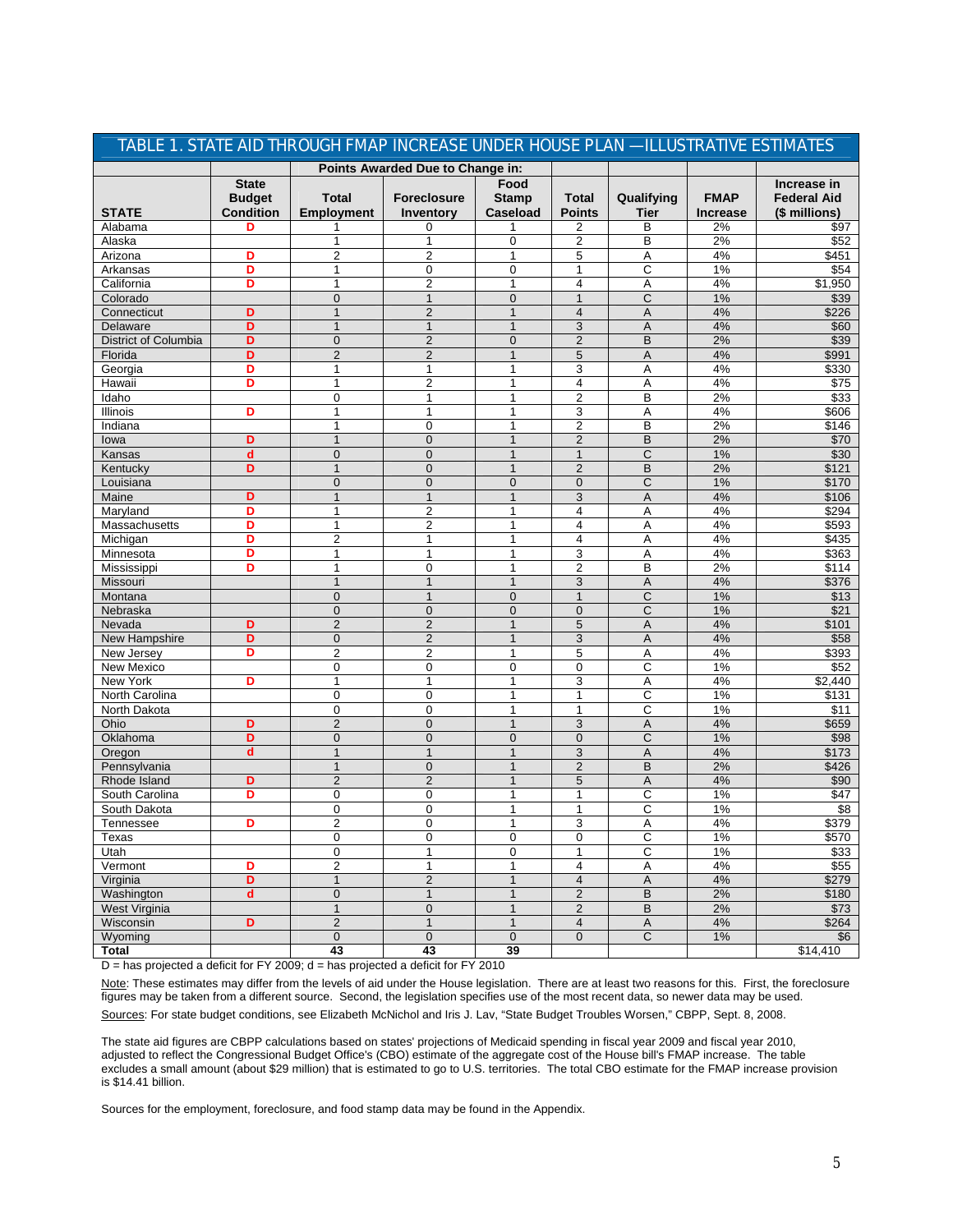#### Senate Leadership's Stimulus Proposal Also Includes State Fiscal Relief

 The Senate Leadership has also unveiled a new stimulus proposal that includes fiscal relief for the states. The Senate proposal provides a total of nearly \$20 billion in state fiscal relief, a larger amount than under the House proposal. Unlike the House proposal, however, the proposal provides the same level of assistance to all states.

The Senate stimulus proposal would provide a temporary increase of 4 percentage points in all states' FMAP for a period of 15 months starting October 1, 2008. Similar to the requirement under the House proposal, in order for states to qualify for the increase in their FMAP, they must not have Medicaid eligibility levels that were more restrictive than the levels that were in effect on September 1, 2008. States would also be "held harmless" for any decreases that might have occurred because of the annual recalculation of the FMAP. Each state's 2009 FMAP would be set at least as high as its 2008 FMAP, and each state's 2010 FMAP would be set at least as high as its 2009 FMAP for the first quarter of fiscal year 2010.

• Eleven states fall into tier B: Alabama, Alaska, District of Columbia, Idaho, Indiana, Iowa, Kentucky, Mississippi, Pennsylvania, Washington, and West Virginia. Five of these states — Alabama, the District of Columbia, Iowa, Kentucky, and Mississippi — had deficits in fiscal 2009; Washington projects a deficit for 2010. Idaho and Pennsylvania have weakening fiscal conditions and could face deficits soon.

A few states that expect to face deficits are not among those showing the greatest economic distress under the three indicators. Three of the 16 states in Tier C — Arkansas, Oklahoma, and South Carolina — had to close fiscal year 2009 deficits, and one other state, Kansas, is projecting a deficit for fiscal year 2010. Deficits in these states may stem from policy choices rather than economic stress or may be caused by economic factors not captured by these three indicators.

# The Fiscal Relief the Proposal Would Provide

The legislation provides more than \$14 billion in fiscal relief to states, in the form of a temporary increase in the federal share of Medicaid costs (known technically as an increase in the FMAP, or federal Medicaid matching percentage) for 14 months starting on October 1, 2008 (the start of federal fiscal year 2009).14 For states in Tier A, their FMAP would increase by 4 percentage points. For example, if the federal government is paying for 50 percent of a state's Medicaid costs, it would pay 54 percent of these costs during the period that the stimulus plan would cover. For states in Tier B, the FMAP would rise by 2 percentage points. States in Tier C would get a 1 percentage point increase.<sup>15</sup> (To receive any increased FMAP, a state must not have Medicaid eligibility levels that are more restrictive than were in effect on July 1, 2008.<sup>16</sup> States that have already restricted

-

<sup>&</sup>lt;sup>14</sup> The Congressional Budget Office estimates the aggregate cost of the FMAP increase provision to be \$14.41 billion. The estimates in this paper exclude a small share of this that would go to U.S. territories — about \$29 million.

<sup>15</sup> In addition to this targeted assistance, all states would be "held harmless" for any decreases that might have occurred because of the normal annual recalculation of the FMAP. Each state's 2009 FMAP would be set at least as high as its 2008 FMAP and each state's 2010 FMAP would be set at least as high as its 2009 FMAP for the first two months of fiscal year 2010.

<sup>&</sup>lt;sup>16</sup> Restrictions on eligibility include changes that make it more difficult for recipients to meet procedural requirements for enrollment or periodic renewal of their coverage.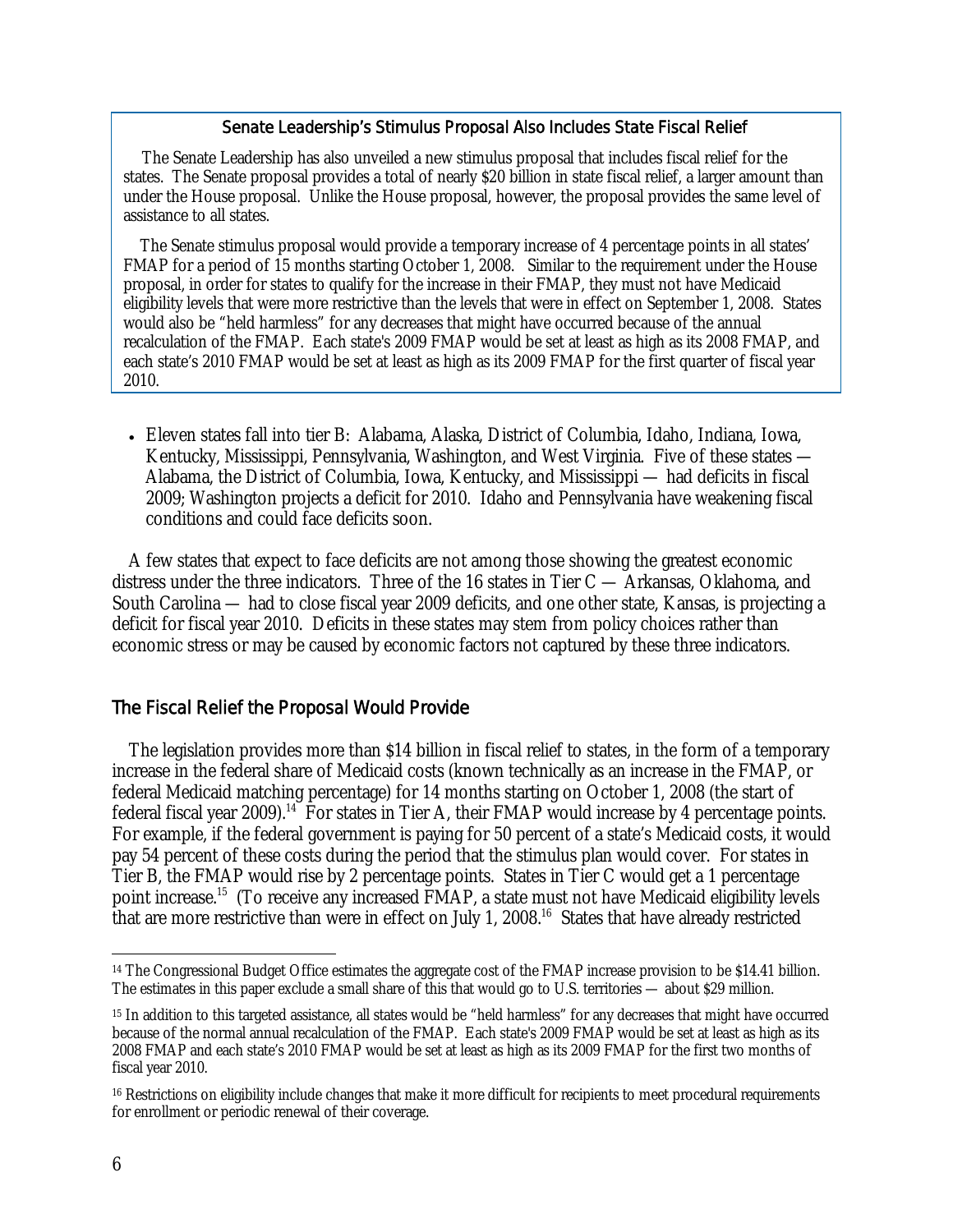eligibility since July 1 would be allowed to reverse their actions and still qualify for an increased FMAP in the first calendar quarter they have restored their Medicaid eligibility.)

While the data used to target the fiscal relief reflect state circumstances for a specific period of time, the House plan also contemplates looking at the data for each calendar quarter that the enhanced FMAP is in effect. If a state reaches the thresholds for a higher tier, it will move into that tier and receive the relief at the higher level for the remainder of 14 months.<sup>17</sup>

Table 1 shows estimates of the legislation's aid to each state based on current data. According to these illustrative estimates, the 25 Tier A states would receive 81.5 percent of the benefit, the 11 Tier B states would receive 9.6 percent of the benefit, and the 15 Tier C states would receive 8.9 percent of the benefit.<sup>18</sup>

 $\overline{a}$ 

<sup>&</sup>lt;sup>17</sup> States would not, however, move down to a lower tier if they began to recover during fiscal year 2009 or the first two months of fiscal year 2010.

<sup>&</sup>lt;sup>18</sup> These figures are Center on Budget and Policy Priorities estimates based on states' projection of Medicaid spending.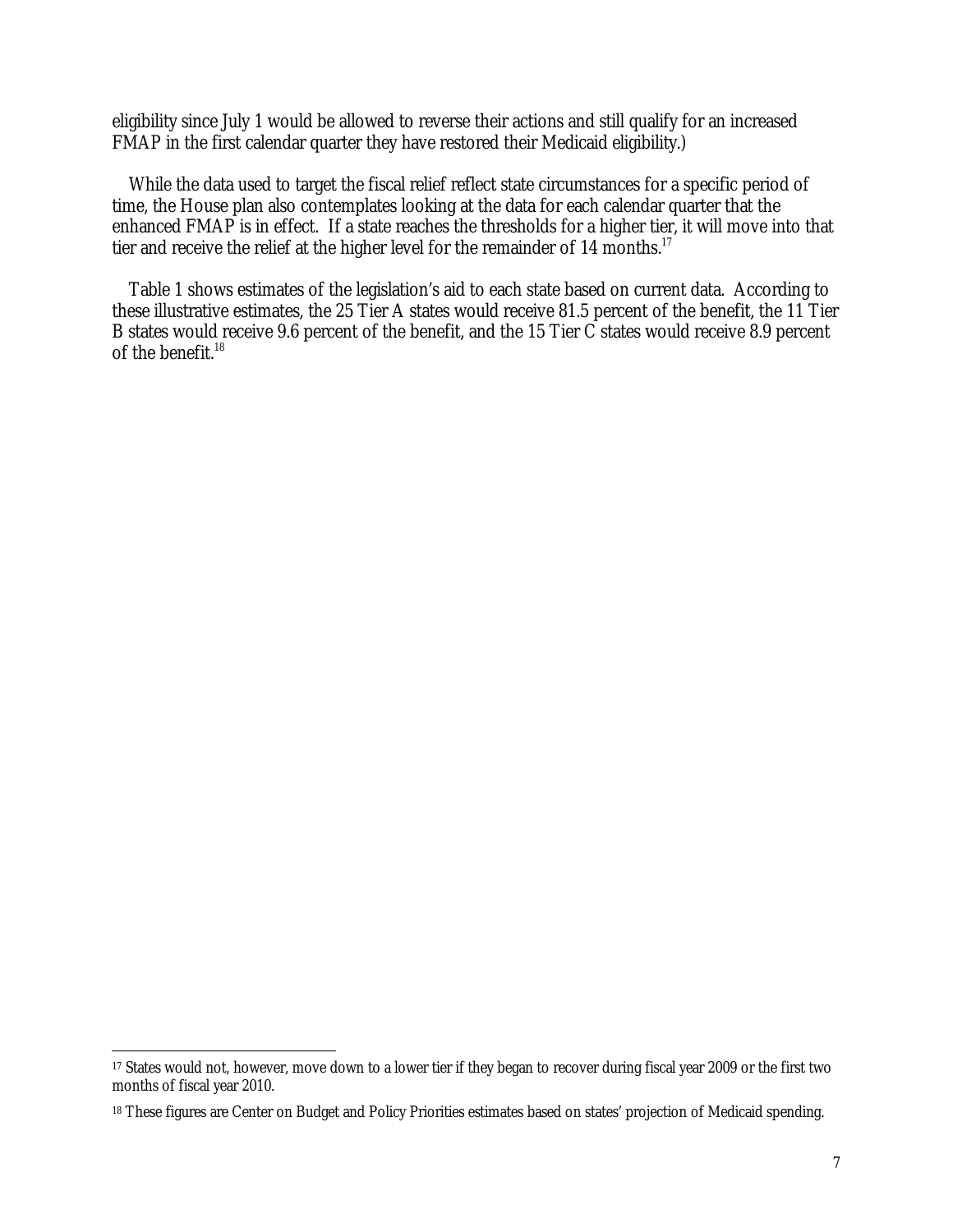| ESTIMATED POINTS AWARDED BASED ON STATE TRENDS IN TOTAL EMPLOYMENT, 2006-2008 |                               |                  |                         |                        |                |                |  |
|-------------------------------------------------------------------------------|-------------------------------|------------------|-------------------------|------------------------|----------------|----------------|--|
|                                                                               |                               |                  | <b>Total Employment</b> |                        |                |                |  |
|                                                                               |                               | <b>State</b>     | <b>May - July 2006</b>  | <b>May - July 2008</b> |                |                |  |
|                                                                               |                               | <b>Budget</b>    | Average (in             | Average (in            | <b>Percent</b> |                |  |
| Rank                                                                          | <b>STATE</b>                  | <b>Condition</b> | thousands)              | thousands)             | Change         | <b>Points</b>  |  |
| 1                                                                             | Michigan                      | D                | 4,344                   | 4.226                  | $-2.71%$       | 2              |  |
| 2                                                                             | Rhode Island                  | D                | 496                     | 485                    | $-2.32%$       | 2              |  |
| 3                                                                             | Florida                       | D                | 7,955                   | 7,896                  | $-0.74%$       | 2              |  |
| 4                                                                             | Ohio                          | D                | 5,467                   | 5,441                  | $-0.47%$       | $\overline{c}$ |  |
| 5                                                                             | New Jersey                    | D                | 4,109                   | 4,104                  | $-0.12%$       | 2              |  |
| 6                                                                             | Arizona                       | D                | 2,615                   | 2,614                  | $-0.05%$       | 2              |  |
| 7                                                                             | Tennessee                     | D                | 2,784                   | 2,787                  | 0.11%          | 2              |  |
| 8                                                                             | Nevada                        | D                | 1,286                   | 1,287                  | 0.11%          | $\overline{2}$ |  |
| 9                                                                             | Vermont                       | D                | 306                     | 307                    | 0.18%          | 2              |  |
| 10                                                                            | Wisconsin                     | D                | 2,894                   | 2,900                  | 0.20%          | $\overline{2}$ |  |
| .                                                                             | <b>Bonus Point Threshold </b> |                  |                         |                        | 0.25%          |                |  |
| 11                                                                            | Indiana                       |                  | 2,970                   | 2,978                  | 0.26%          | 1              |  |
| 12                                                                            | Delaware                      | D                | 440                     | 441                    | 0.28%          | 1              |  |
| 13                                                                            | Maine                         | D                | 624                     | 626                    | 0.30%          | 1              |  |
| 14                                                                            | California                    | D                | 15,084                  | 15,151                 | 0.44%          | 1              |  |
| 15                                                                            | West Virginia                 |                  | 758                     | 763                    | 0.63%          | 1              |  |
| 16                                                                            | Missouri                      |                  | 2,785                   | 2,803                  | 0.65%          | 1              |  |
| 17                                                                            | Arkansas                      | D                | 1,199                   | 1,207                  | 0.69%          | 1              |  |
| 18                                                                            | Minnesota                     | D                | 2,784                   | 2,804                  | 0.73%          | 1              |  |
| 19                                                                            | Illinois                      | D                | 5,975                   | 6,028                  | 0.89%          | 1              |  |
| 20                                                                            | Pennsylvania                  |                  | 5,776                   | 5,828                  | 0.91%          | 1              |  |
| 21                                                                            | Alaska                        |                  | 332                     | 335                    | 1.03%          | 1              |  |
| 22                                                                            | Mississippi                   | D                | 1,138                   | 1,151                  | 1.16%          | 1              |  |
| 23                                                                            | Virginia                      | D                | 3,749                   | 3,795                  | 1.24%          | 1              |  |
| 24                                                                            | lowa                          | D                | 1,513                   | 1,533                  | 1.33%          | 1              |  |
| 25                                                                            | Hawaii                        | D                | 617                     | 625                    | 1.35%          | 1              |  |
| 26                                                                            | Connecticut                   | D                | 1,686                   | 1,711                  | 1.46%          | 1              |  |
| 27                                                                            | Massachusetts                 | D                | 3,267                   | 3,316                  | 1.50%          | 1              |  |
| 28                                                                            | Georgia                       | D                | 4,082                   | 4,147                  | 1.58%          | 1              |  |
| 29                                                                            | Alabama                       | D                | 1,984                   | 2,016                  | 1.65%          | 1              |  |
| 30                                                                            | Oregon                        | d                | 1,710                   | 1,739                  | 1.67%          | 1              |  |
| 31                                                                            | Maryland                      | D                | 2,607                   | 2,654                  | 1.82%          | 1              |  |
| 32                                                                            | Kentucky                      | D                | 1,850                   | 1,884                  | 1.84%          | 1              |  |
| $\overline{33}$                                                               | New York                      | D                | 8,654                   | 8,820                  | 1.92%          | 1              |  |
|                                                                               | Indicator Threshold           |                  |                         |                        | 2.00%          |                |  |
| 34                                                                            | New Mexico                    |                  | 834                     | 852                    | 2.25%          | 0              |  |
| 35                                                                            | New Hampshire                 | D                | 647                     | 662                    | 2.30%          | 0              |  |
| 36                                                                            | Idaho                         |                  | 645                     | 660                    | 2.33%          | 0              |  |
| 37                                                                            | Kansas                        | d                | 1,354                   | 1,388                  | 2.52%          | 0              |  |
| 38                                                                            | District of Columbia          | D                | 690                     | 708                    | 2.65%          | 0              |  |
|                                                                               |                               |                  |                         |                        |                |                |  |
| 39<br>40                                                                      | North Dakota<br>Oklahoma      | D                | 353<br>1,539            | 363<br>1,582           | 2.73%<br>2.79% | 0<br>0         |  |
| 41                                                                            | Nebraska                      |                  | 952                     | 979                    | 2.79%          | 0              |  |
| 42                                                                            | Montana                       |                  | 444                     | 457                    | 2.87%          | 0              |  |
| 43                                                                            |                               |                  | 1,902                   |                        |                |                |  |
|                                                                               | South Carolina                | D                |                         | 1,963                  | 3.22%          | 0              |  |
| 44                                                                            | South Dakota                  |                  | 405<br>4,031            | 419                    | 3.32%          | 0              |  |
| 45                                                                            | North Carolina                |                  |                         | 4,175                  | 3.58%          | 0              |  |
| 46                                                                            | Washington                    | d                | 2,873                   | 2,979                  | 3.69%          | 0              |  |
| 47                                                                            | Colorado                      |                  | 2,289                   | 2,374                  | 3.71%          | 0              |  |
| 48                                                                            | Utah                          |                  | 1,201                   | 1,263                  | 5.16%          | 0              |  |
| 49                                                                            | Louisiana                     |                  | 1,850                   | 1,945                  | 5.16%          | 0              |  |
| 50                                                                            | Texas                         |                  | 10,049                  | 10,606                 | 5.54%          | 0              |  |
| 51                                                                            | Wyoming                       |                  | 284                     | 302                    | 6.41%          | 0              |  |
|                                                                               | <b>Total</b>                  |                  | 136,180                 | 138,078                | 1.39%          | 43             |  |

# Appendix: Estimated Points Awarded Based on Economic Indicators

D = has projected a deficit for FY 2009; d = has projected a deficit for FY 2010

Note: Points awarded under the House legislation may be different due to more recent data becoming available.

Source: BLS Current Employer Statistics Survey (Establishment Survey), available at

http://www.bls.gov/data/home.htm. July 2008 data are preliminary.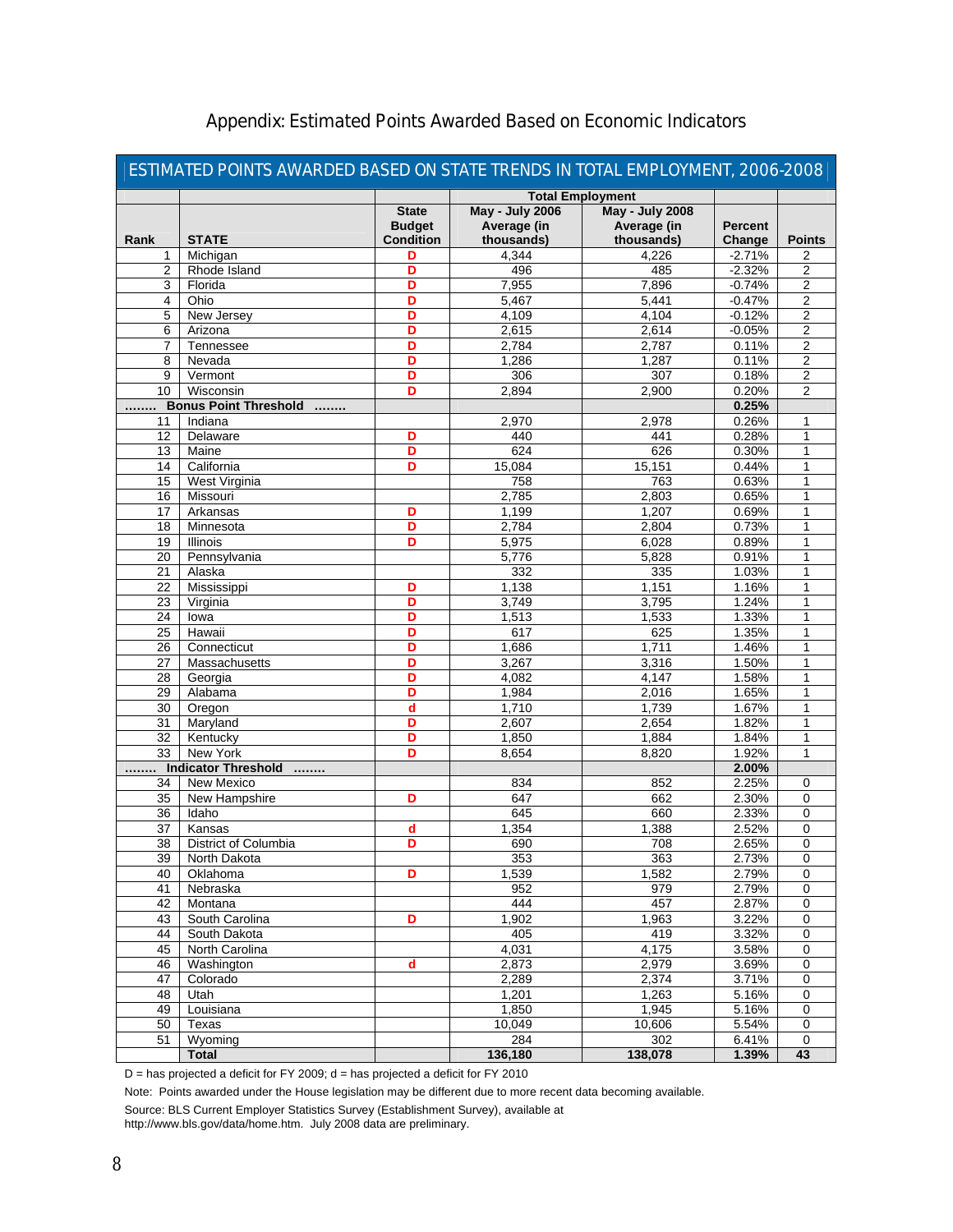| <u>STIMITIED I OINTS ANNANDED DASED ON STATE TRENDS IN FORESESSORE</u><br>INVENTORIES, 2006-2008 |                       |   |                                                         |                  |  |  |  |
|--------------------------------------------------------------------------------------------------|-----------------------|---|---------------------------------------------------------|------------------|--|--|--|
| Rank                                                                                             | <b>STATE</b>          |   | Percent Change in Foreclosure Inventory,<br>2006 - 2008 | <b>Points</b>    |  |  |  |
| 1                                                                                                | California            | D | 1330%                                                   | 2                |  |  |  |
| 2                                                                                                | Arizona               | D | 1317%                                                   | 2                |  |  |  |
| 3                                                                                                | Florida               | D | 1100%                                                   | $\overline{2}$   |  |  |  |
| $\overline{4}$                                                                                   | Nevada                | D | 993%                                                    | $\overline{2}$   |  |  |  |
| 5                                                                                                | Hawaii                | D | 545%                                                    | $\overline{c}$   |  |  |  |
| 6                                                                                                | Virginia              | D | 484%                                                    | $\overline{2}$   |  |  |  |
| 7                                                                                                | District of Columbia  | D | 363%                                                    | $\overline{2}$   |  |  |  |
| 8                                                                                                | Rhode Island          | D | 335%                                                    | $\boldsymbol{2}$ |  |  |  |
| 9                                                                                                | Maryland              | D | 310%                                                    | $\overline{c}$   |  |  |  |
| 10                                                                                               | New Jersey            | D | 233%                                                    | $\overline{2}$   |  |  |  |
| 11                                                                                               | New Hampshire         | D | 230%                                                    | $\overline{2}$   |  |  |  |
| $\overline{12}$                                                                                  | Massachusetts         | D | 229%                                                    | $\overline{2}$   |  |  |  |
| 13                                                                                               | Connecticut           | D | 205%                                                    | $\overline{2}$   |  |  |  |
|                                                                                                  | Bonus Point Threshold |   | 200%                                                    |                  |  |  |  |
| 15                                                                                               | Minnesota             | D | 199%                                                    | 1                |  |  |  |
| 16                                                                                               | Oregon                | d | 197%                                                    | 1                |  |  |  |
| 17                                                                                               | Idaho                 |   | 196%                                                    | 1                |  |  |  |
| 18                                                                                               | Maine                 | D | 167%                                                    | 1                |  |  |  |
| 19                                                                                               | Washington            | d | 160%                                                    | 1                |  |  |  |
| 20                                                                                               | <b>New York</b>       | D | 159%                                                    | 1                |  |  |  |
| 21                                                                                               | Illinois              | D | 144%                                                    | 1                |  |  |  |
| 22                                                                                               | Vermont               | D | 137%                                                    | 1                |  |  |  |
| 23                                                                                               | Delaware              | D | 133%                                                    | 1                |  |  |  |
| 24                                                                                               | Alaska                |   | 121%                                                    | 1                |  |  |  |
| 25                                                                                               | Wisconsin             | D | 120%                                                    | 1                |  |  |  |
| 26                                                                                               | Montana               |   | 107%                                                    | 1                |  |  |  |
| 27                                                                                               | Michigan              | D | 91%                                                     | 1                |  |  |  |
| $\overline{28}$                                                                                  | Colorado              |   | 84%                                                     | 1                |  |  |  |
| 29                                                                                               | Georgia               | D | 82%                                                     | 1                |  |  |  |
| 30                                                                                               | Utah                  |   | 66%                                                     | 1                |  |  |  |
| 31                                                                                               | Missouri              |   | 62%                                                     | 1                |  |  |  |
|                                                                                                  | Indicator Threshold   |   | 60%                                                     |                  |  |  |  |
| 32                                                                                               | North Dakota          |   | 60%                                                     | 0                |  |  |  |
| 34                                                                                               | Nebraska              |   | 52%                                                     | 0                |  |  |  |
| 35                                                                                               | Wyoming               |   | 51%                                                     | 0                |  |  |  |
| 36                                                                                               | West Virginia         |   | 51%                                                     | 0                |  |  |  |
| 37                                                                                               | Alabama               | D | 50%                                                     | 0                |  |  |  |
| 37                                                                                               | New Mexico            |   | 50%                                                     | $\overline{0}$   |  |  |  |
| 39                                                                                               | lowa                  | D | 47%                                                     | 0                |  |  |  |
| 40                                                                                               | South Dakota          |   | 46%                                                     | $\Omega$         |  |  |  |
| 41                                                                                               | Kentucky              | D | 42%                                                     | 0                |  |  |  |
| 42                                                                                               | Louisiana             |   | 38%                                                     | $\mathbf 0$      |  |  |  |
| 43                                                                                               | Indiana               |   | 29%                                                     | $\overline{0}$   |  |  |  |
| 44                                                                                               | Oklahoma              | D | 29%                                                     | 0                |  |  |  |
| 45                                                                                               | Pennsylvania          |   | 29%                                                     | 0                |  |  |  |
| 46                                                                                               | Texas                 |   | 27%                                                     | 0                |  |  |  |
| $\overline{47}$                                                                                  | Ohio                  | D | 27%                                                     | 0                |  |  |  |
| 48                                                                                               | Arkansas              | D | 26%                                                     | 0                |  |  |  |
| 49                                                                                               |                       | D | 26%                                                     | 0                |  |  |  |
| 50                                                                                               | Tennessee             | D |                                                         | 0                |  |  |  |
|                                                                                                  | South Carolina        | d | 25%                                                     | $\pmb{0}$        |  |  |  |
| 51                                                                                               | Kansas                |   | 22%                                                     |                  |  |  |  |
| 52                                                                                               | North Carolina        |   | 18%                                                     | 0                |  |  |  |
| 53                                                                                               | Mississippi           | D | 14%                                                     | 0                |  |  |  |

# ESTIMATED POINTS AWARDED BASED ON STATE TRENDS IN FORECLOSURE

D = has projected a deficit for FY 2009; d = has projected a deficit for FY 2010

Note: Points awarded under the House legislation may be different due to using a different data source and/or more recent data becoming available.

Source: Mortgage Bankers National Delinquency Survey, Reprinted by permission of the Mortgage Bankers Association. For more information, contact the Mortgage Bankers Association, 1919 Pennsylvania Avenue, N.W., Washington, D.C. 20006, (202) 557-2700, www.mortgagebankers.org.